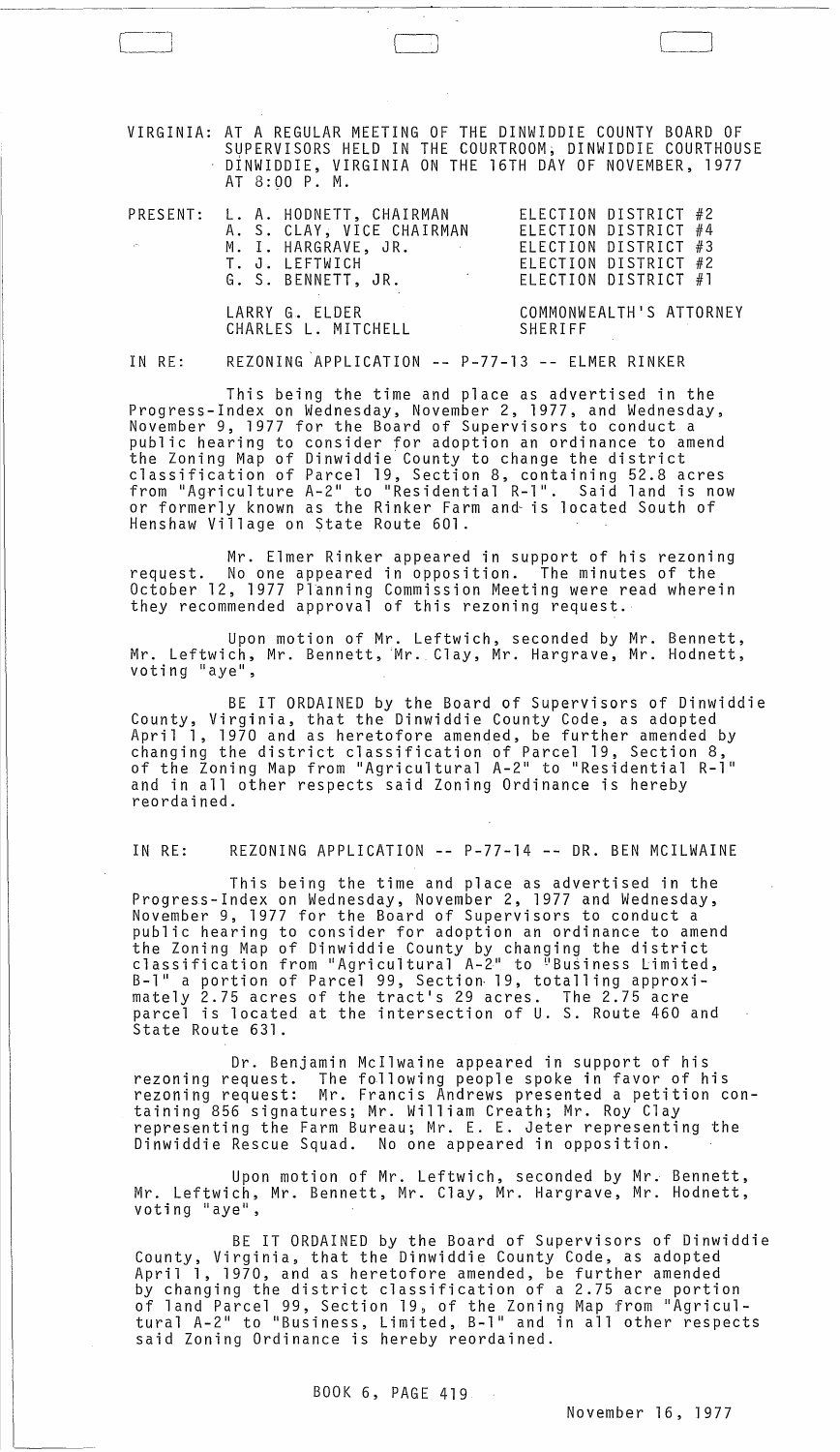IN RE: REZONING APPLICATION -- P-77-12 -- STAN CUTLER

This being the time and place as advertised in the Progress-Index on Wednesday, November 2, 1977 and Wednesday, November 9, 1977 for the Board of Supervisors to conduct a public hearing to consider for adoption an ordinance to amend the Zoning Map of Dinwiddie County to change the district classification of Parcel 45, Section 9 containing 12.58 acres more or less, from "Residential R-l" to "Residential R-2". Said parcel is located at the terminus of Route 1311 (Grant Avenue) and is generally bound to the north by Route 600, to the South by Route 226 and to the West by the Old Ferndale Electric Car Line property.

No one appeared in support of Mr. Cutler's rezoning request. The following people spoke in opposition: Mr. Richard Earl presented a petition containing 192 signatures; Mary E. Mills; Cleo Hogan; Ray Winn, R. W. Farrington; and Thelma Wilson.

The October 12, 1977 Planning Commission minutes were read wherein they recommended disapproval of Mr. Cutler's rezoning request.

Upon motion of Mr. Leftwich, seconded by Mr. Hargrave, Mr. Leftwich, Mr. Hargrave, Mr. Bennett, Mr. Clay, Mr. Hodnett, voting "aye", rezoning request P-77-12 of Mr. Stan Cutler was denied.

IN RE: RECESS

The Chairman declared a brief recess at 8:35 P. M. The meeting reconvened at 8:42 P. M.

IN RE: MINUTES

Upon motion of Mr. Leftwich, seconded by Mr. Hargrave, Mr. Leftwich, Mr. Hargrave, Mr. Clay, Mr. Bennett, Mr. Hodnett, voting "aye", the minutes of the November 2, 1977 meeting were approved as presented.

IN RE: CLAIMS

Upon motion of Mr. Clay seconded by Mr. Bennett, Mr. Clay, Mr. Bennett, Mr. Hargrave, Mr. Leftwich, Mr. Hodnett, voting "aye".

BE IT RESOLVED by the Board of Supervisors of Dinwiddie County, Virginia that the following claims be approved:

General Fund checks - numbers 77-1960 thru 77-2135<br>amounting to \$20,912.58; County Construction Fund checks numbers  $\text{CCF}-77-24$  thru  $\text{CCF}-77-\text{28}$  amounting to  $$48,046.23;$ History Book fund check number HB-77-35 amounting to \$5.00.

IN RE: APPROVAL OF ADDITIONAL OFFICE FURNITURE -- SCHOOL BOARD OFFICE

Upon motion of Mr. Hargrave, seconded by Mr. Leftwich, Mr. Hargrave, Mr. Leftwich, Mr. Clay, Mr. Bennett, Mr. Hodnett, voting "aye"

BE IT RESOLVED by the Board of Supervisors of Dinwiddie County, Virginia that the following items of furniture be approved for purchase by the School Board office:

| Filing Cabinet/Dividers (S4b) 3 @ 308.40<br>(storage units above) (S6)       | 4 @ 64.20<br>Total                                                   | $\frac{1}{2}$ and $\frac{1}{2}$ . The $\frac{1}{2}$ | $=$ \$2,567.20<br>256.80<br>\$2,724.00 |
|------------------------------------------------------------------------------|----------------------------------------------------------------------|-----------------------------------------------------|----------------------------------------|
| Under-counter units (S2)<br>Shelving for book rooms<br>Desks for supervisors | $6 \t0 \t216.00 = $1,296.00$<br>approx. 200.00<br>$6 \; 0 \; 236.00$ |                                                     | 1,416.00                               |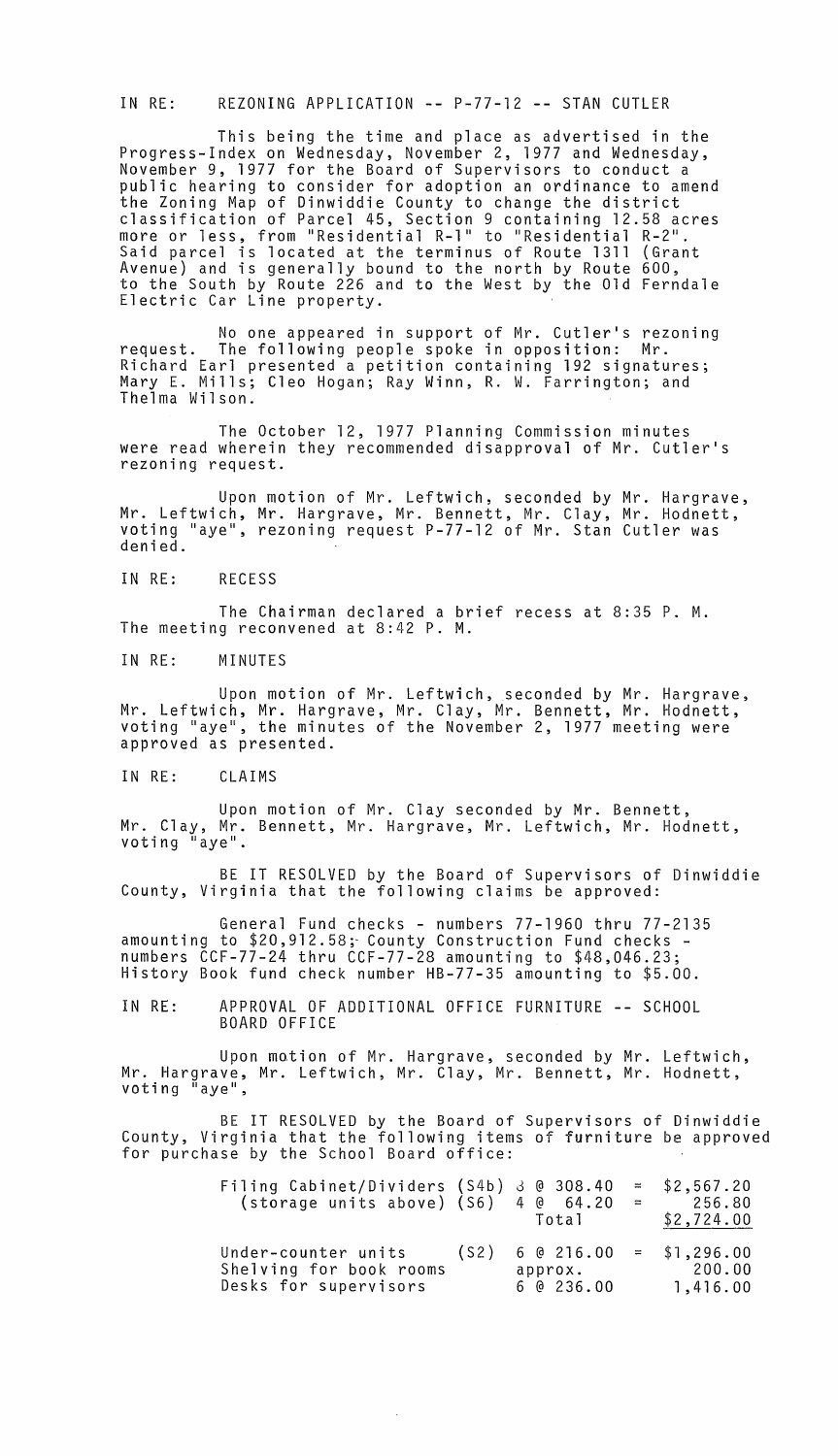$1 \t0 \t260.00 = 260.00$ 524.46

## Secretary's Desk Reception area furniture (4 seats, 1 table)

#### Total \$3,696.46

### Grand Total

BE IT FURTHER RESOLVED by the Board of Supervsors of Dinwiddie County, Virginia that these items will be paid for out of the County's furniture appropriation for the new Administration building.

IN RE: DISCUSSION OF PROVISION OF MORE SPACE FOR CIRCUIT COURT CLERK

Mrs. Annie L. Williams, Circuit Court Clerk, appeared .before the Board to' express her feelings concerning the present condition of the Clerk's Office and future renovation of the Courthouse. Mrs. Williams stated that she approached the Board in 1976 concerning the crowded conditions that exist in board in 1970 concerning the crowded conditions that exist in<br>the Clerk's office and that it was continuing to worsen. Mr. Larry Elder, Commonwealth's Attorney stated that proposals presented to the Board for renovation of the Courthouse did not include provision for the Clerk's office.

The Board advised Mrs. Williams that they had no immediate solution but would keep her needs in mind during their future planning.

IN RE: DISCUSSION ON RENOVATION OF THE COURTHOUSE

Upon motion of Mr. Bennett, seconded by Mr. Hargrave, Mr. Bennett, Mr. Hargrave, Mr. Clay, Mr. Leftwich, Mr. Hodnett, voting "aye",

BE IT RESOLVED that the Board of Supervisors of Dinwiddie County, Virginia will consider the proposals presented by Mr. Leon Boisseau for renovation of the Courthouse.

Upon motion of Mr. Hargrave, seconded by Mr. Clay, Mr. Hargrave, Mr. Clay, Mr. Bennett, Mr. Leftwich, Mr. Hodnett, voting "aye",

BE IT RESOLVED by the Board of Supervisors of Dinwiddie County, Virginia that the Commonwealth's Attorney be instructed to obtain a firm cost proposal from the contractor on renovation of the lower level of the Courthouse and a separate cost proposal on renovation of the upper level for the Board's consideration by the December 7, 1977 Board meeting.

IN RE: DECISION ON PARTICIPATION IN UNEMPLOYMENT INSURANCE PROGRAM

Upon motion of Mr. Hargrave, seconded by Mr. Leftwich, Mr. Hargrave, Mr. Leftwich, Mr. Clay, Mr. Hodnett, voting "aye",<br>Mr. Bennett voting "nay",

BE IT RESOLVED by the Board of Supervisors of Dinwiddie County, Virginia that the County of Dinwiddie, the Dinwiddie County School Board, and the Department of Social Services shall be separate employer units under the Unemployment Compensation Act; and

BE IT FURTHER RESOLVED by the Board of Supervisors of Dinwiddie County, Virginia that the County of Dinwiddie elects the option of being a contributing employer, effective January 1, 1978.

IN RE: REVIEW OF BIDS **--** N. ENTRANCE TO ADMINISTRATION BUILDING COMPLEX AND ENTRANCE TO HARGRAVE LAND

The County Administrator informed the Board that no bids were received on November 15, 1977 for the construction of the road between the Dinwiddie Volunteer Fire Department fire-

BOOK 6, PAGE 420

 $\mathbf{J}$ 

November 16, 1977

\$6,420.46

# I)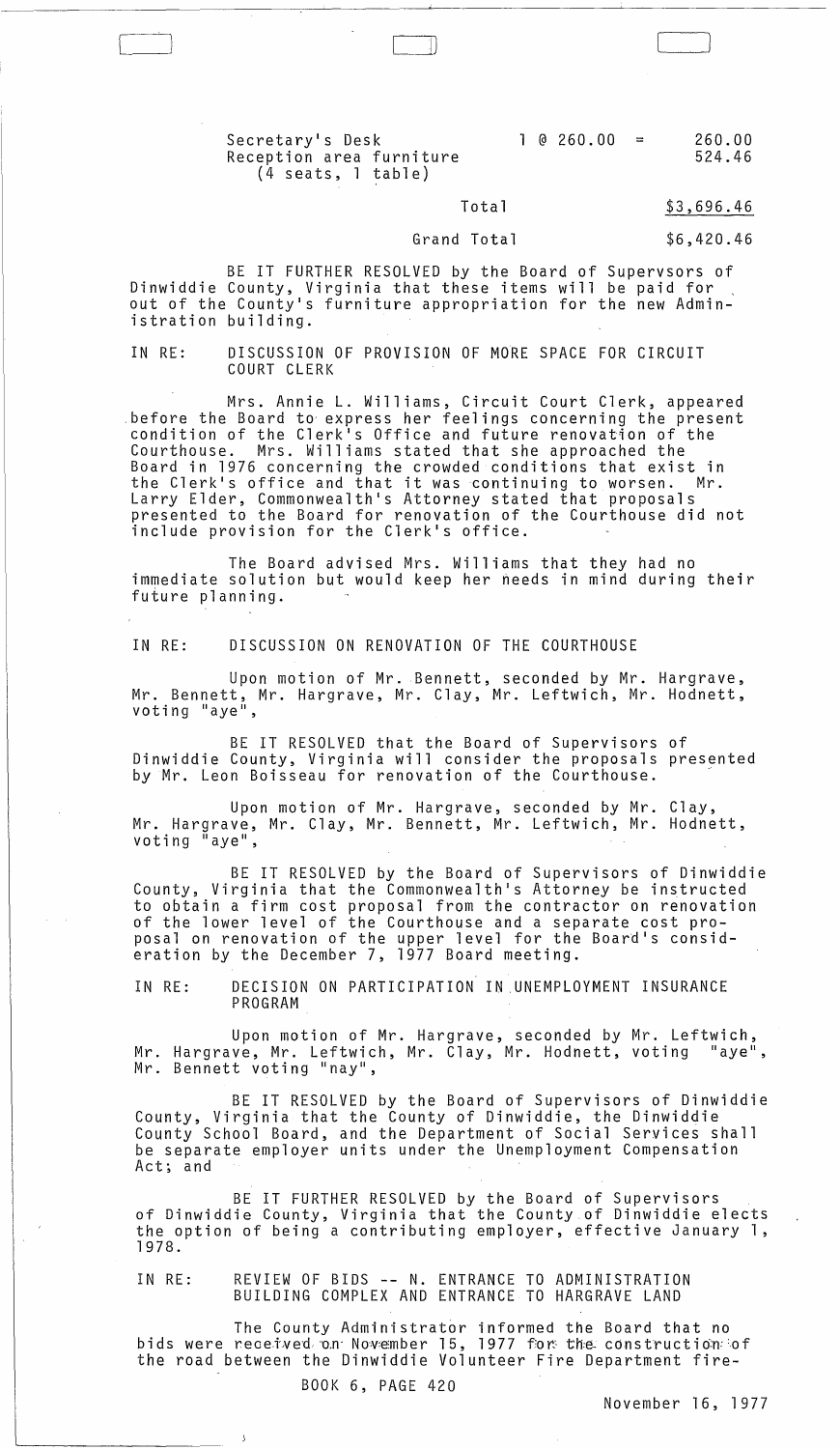house and the property of Will-Knott Corporation. He further stated that the County was now free to negotiate with someone to have the work done.

Upon motion of Mr. Hargrave, seconded by Mr. Leftwich, Mr. Hargrave, Mr. Leftwich, Mr. Bennett, Mr. Clay, Mr. Hodnett, voting "aye",

BE IT RESOLVED by the Board of Supervisors of Dinwiddie County, Virginia that the County Administrator is hereby authorized to negotiate with a private contractor to have a gravel road constructed which would allow access to the lower level at the back of the Administration Building and entrance to the Hargrave property.

IN RE: DECISION ON ROAD AT NORTH ENTRANCE TO THE ADMINISTRATION BUILDING AND PURCHASE OF LAND

Upon motion of Mr. Bennett, seconded by Mr. Clay, Mr. Bennett, Mr. Clay, Mr. Leftwich, Mr. Hargrave, Mr. Hodnett, voting "aye", the following resolution was adopted:

WHEREAS, at the September 21, 1977 meeting, the Board of Supervisors considered the construction of a road North of the Dinwiddie Volunteer Fire Department that would allow ingress and egress to the parking area of the new Administration Building; and

WHEREAS, the location of the road would require that the County purchase .17 of an acre of land from the Will-Knott Corp; and

WHEREAS, the Board of Supervisors instructed the County Administrator and Commonwealth1s Attorney to proceed with the purchase of the. 17 of an acre of land and further that the Architect proceed with obtaining bids on construction of the road; and

WHEREAS, on November 15, 1977, no bids were received for the construction of the road;

NOW THEREFORE BE IT RESOLVED that the Board of Super- visors of Dinwiddie County, Virginia does not wi5h to proceed with the construction of a road North of the Dinwiddie Volunteer Fire Department; and

BE IT FURTHER RESOLVED by the Board of Supervisors of Dinwiddie County, Virginia that the County Administrator negotiate with Will-Knott Corporation to purchase .17 of an acre without plans to construct the proposed road.

IN RE: REFERRAL OF REZONING CASE P-77-9 PICTURE LAKE TO PLANNING COMMISSION

At the request of the Planning Commission, the Board of Supervisors discussed the accummulation of additional information concerning the rezoning application P-77-9 of First Management Corporation that needs to be reviewed before a decision is made.

Upon motion of Mr. Leftwich, seconded by Mr. Bennett, Mr. Leftwich, Mr. Bennett, Mr. Clay, Mr. Hargrave, Mr. Hodnett voting "aye",

BE IT RESOLVED by the Board of Supervisors of Dinwiddie County, Virginia that rezoning. application P-77-9 of the First Management Corporation with this additional information be referred to the Planning Commission for their review and recommendation to the Board before it is considered for adoption by the Board of Supervisors.

IN RE: DISCUSSION OF C. W. HARRISON'S GROCERY STORE PARKING SPACES

Mr. Richard Earl requested clarification of the available parking spaces owned by Mr. C. W. Harrison at his grocery store on Route 600 in connection with the operation of a candy stand and future uses of the storage area.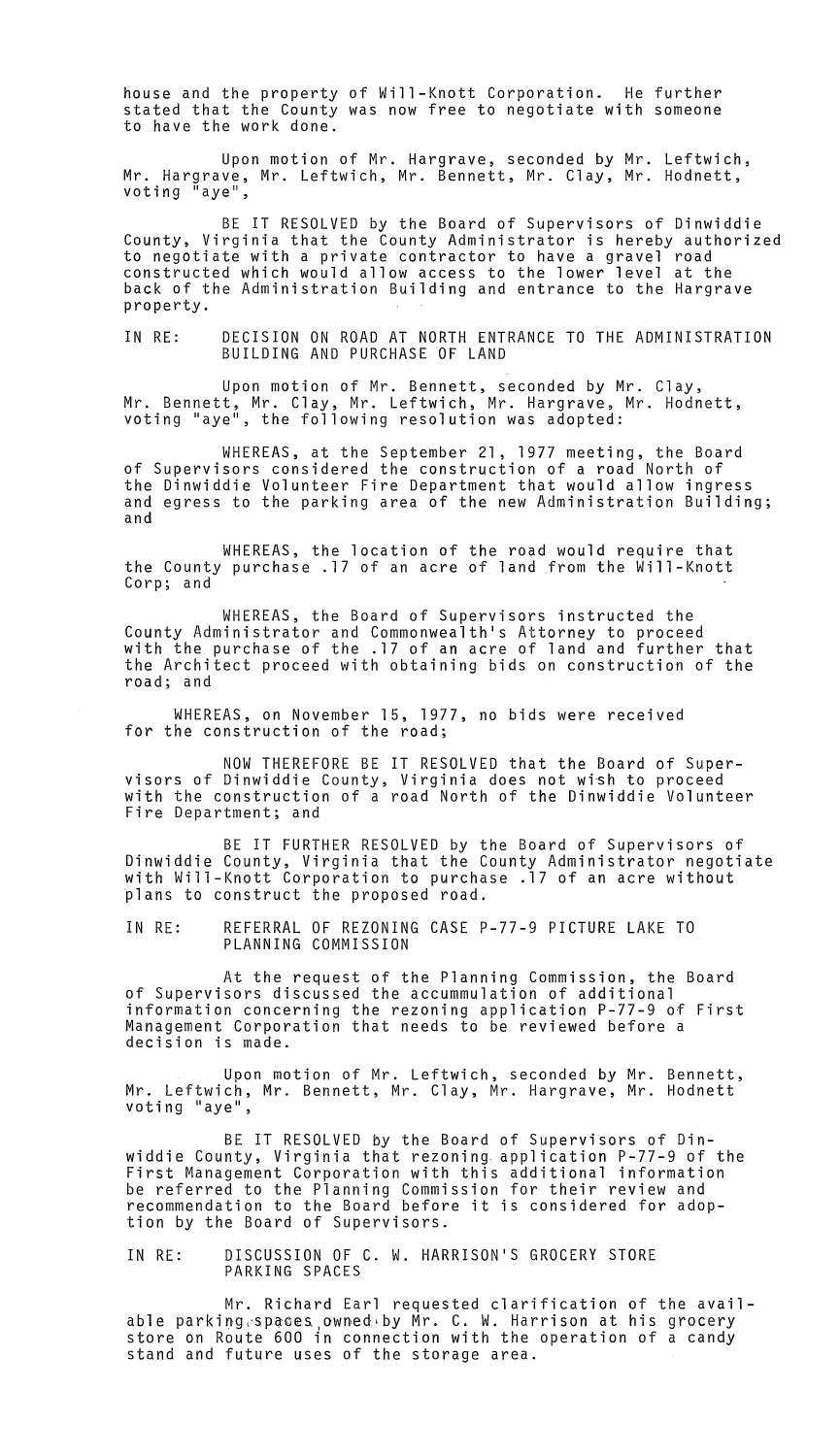The County Administrator informed Mr. Earl of the following:

1. Candy stand - Mr. Harrison has been instructed to move this candy stand and it is my feeling he will- do so within the next few days.

2. Parking area - Mr. Harrison has been advised that the number of parking spaces required for his store is seventy-one (71). The plans submitted with his store have been made available to Mr. Harrison and he has assured me that he will mark off the seventy-one (71) spaces. I do not have an exact date for one sevency one (71) spaces. I do not have an

3. Beauty parlor - Mr. Harrison has indicated to me that he is going to partition off an area in his store and devote it to storage. In his old store, he will create an identical size area for use as a beauty parlor. This falls within the Zoning Ordinance of Dinwiddie County, but it will not become a reality until the candy stand has been moved and the parking spaces been provided.

IN RE: EXECUTIVE SESSION

 $\mathcal{L}$ 

Upon motion of Mr. Bennett, seconded by Mr. Leftwich, Mr. Bennett, Mr. L-eftwich, Mr. Clay, Mr. Hargrave, Mr. Hodnett, voting "aye" the Board moved into Executive Session at 10:50 P. M. The meeting reconvened into Open Session at 11 :20 P. M.

IN RE: TRANSFER OF FUTURE MEETINGS TO MEETING ROOM IN NEW ADMINISTRATION BUILDING

Upon motion of Mr. Hargrave, seconded by Mr. Bennett, Mr. Hargrave, Mr. Bennett, Mr. Clay, Mr. Leftwich, Mr. Hodnett, voting "aye",

BE IT RESOLVED by the Board of Supervisors of Dinwiddie County, Virginia that the December 7, 1977 meetjng 'of the Board of Supervisors and all regular meetings thereafter be moved from the Courtroom of the Courthouse to the meeting room of the new Administration Building.

IN RE: USE OF COUNTY WELL BY RICHARD E. LEWIS,.JR. ADJOINING PROPERTY OWNER

Upon motion of Mr. Hargrave seconded by Mr. Leftwich, Mr. Hargrave, Mr. Leftwich, Mr. Bennett, Mr. Clay, Mr. Hodnett, voting "aye". the following resolution was adopted:

WHEREAS, Richard E. Lewis, Attorney-At-Law is the adjoining property owner to the land occupied by the Dinwiddie County Courthouse; and

WHEREAS, he has approached the Board to negotiate the use of his land for parking for the Courthouse in return for his use of the County well; and

WHEREAS, after much discussion, the Board does not desire to negotiate a sale of land at this time;

NOW THEREFORE BE IT RESOLVED by the Board of Supervisors of Dinwiddie County, Virginia that the County Administrator advise Mr. Lewis that the County will furnish the use of its Courthouse well to any building he desires to locate on the adjoining property in exchange for the use of his property for parking for the Courthouse area; and

BE IT FURTHER RESOLVED by the Board of Supervisors of Dinwiddie County, Virginia that the possible sale of land will be discussed upon the submission of plans by Mr. Lewis at the time he proposes to construct a new building on his adjoining land.